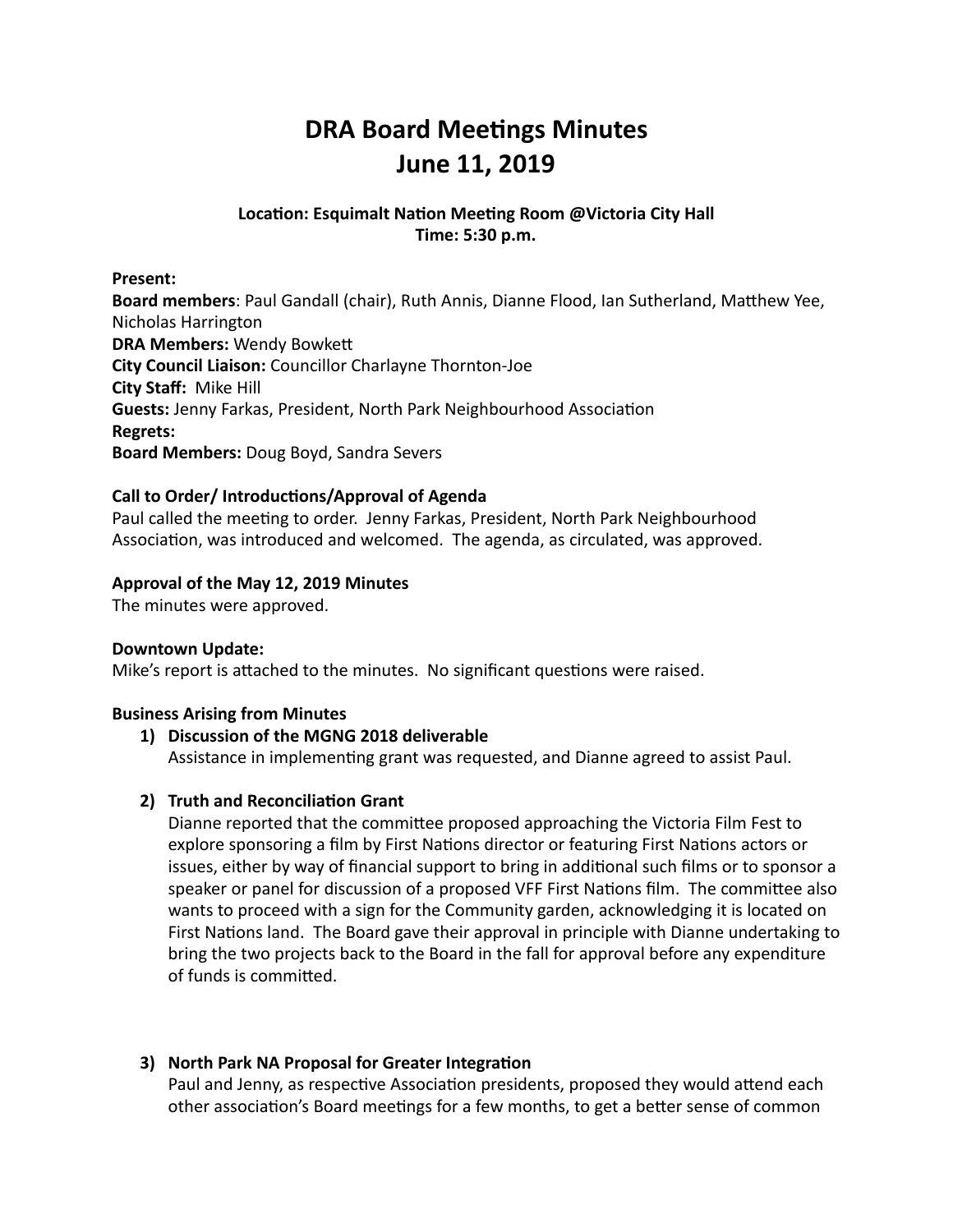issues and how greater integration might be of value and could work. The Board approved this proposal.

Jenny reported that NPNA is planning a charrette for the 900 block of Pandora, which is on the border with the Downtown Harris Green neighbourhood, and also that they have requested a meeting with the Mayor that the DRA may want to participate in. Action: Paul is to follow up on both of these items and also inform Sandra as the DRA representative on the 900 Pandora Block Community Group.

# **4) Crystal Pool**

Paul led discussion about the possibility, raised by some councillors, of construction of the replacement of Crystal Pool on either the grounds of Central Middle School (on Yates Street) or at 950 Kings Street. Discussion included the issue of equitable access of all citizens, and especially disadvantaged citizens, to city recreation and other regional resources. The 950 Kings Street location was identified as too far for ease of access by the ever increasing population in the downtown.

Jenny reported that NPNA continues to favour the parking lot of the SOFMA, with Royal Athletic Park a reluctant second choice. They are concerned why the SOFMA discussions broke down without the City indicating the reasons for that, and why the City recently re-negotiated the RG Properties lease until 2042, making the use of that parking lot more problematic.

Approved: To support NPNA in their efforts for additional disclosure of the negotiations with RG Properties regarding the SOFMA.

# **New Business**

#### 1) Liquor Policy

Mike Hill made a presentation on the City's undertaking to develop a liquor policy. A leading consultant in best practises has been hired to consult with stakeholders, including residents and the hospitality industry, and to develop a policy for council's consideration that will include late night issues and public safety. That work is underway, with Ian reporting he had a good one-hour meeting with the consultant where he raised the DRA's issues of residential conflicts and loud and disruptive late night activities. An interim report is expected in late summer for feedback, and a report to council is expected in the fall.

Mike also presented a May, 2019 Review of the Downtown Late Night Program, showing amongst other things that most people generally feel safe downtown at night. Questions were raised about the sample of persons canvassed and whether that influenced the statistics presented. Mike acknowledged the sample was limited to persons who were out in the downtown in the late night and for that reason may not reflect the broader population. Comments were made that people who did not feel safe out at night downtown would have been automatically excluded from the survey and that Council and others should be made aware of that impact on the survey results when the Review is presented to them.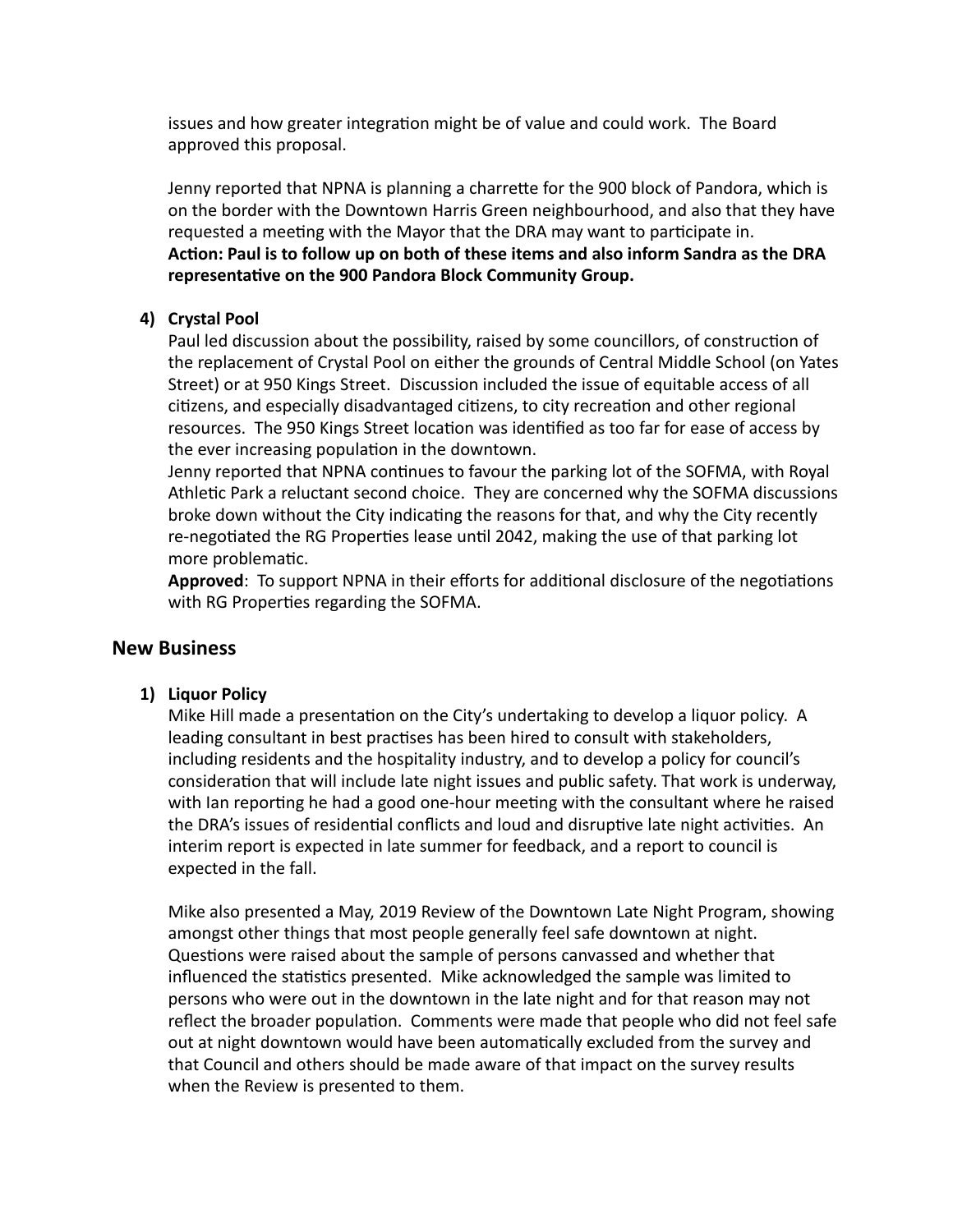#### **2) Harris Green Village**

A major re-development in the area between Yates and View Streets and between Quadra and Cook Streets is being proposed. The developer is holding some initial consultations with residents in the area to seek their input.

#### **3)** Web Site Administrator

After many years of very diligent and very efficient work, Erika has handed over the reins of web site administrator to Doug Boyd. Much appreciation for Erika's hard work and years of contribution to the DRA was expressed.

Action: Approval was given for the purchase and presentation to Erika of a token of the DRA's appreciation.

# **Councillor's Report**

The Art in Public Spaces project has been launched, with banners and bus stop art now in place. A reach out was made to Our Place and Cool Aid to identify for some of those artists. An artist in residence will soon be announced.

Allowing horse drawn carriages continue to be a topic at council, despite the operators meeting all of the concerns expressed by the BC SPCA.

Closing Government Street to pedestrian traffic only was being discussed with the affected business owners. It was noted that this had been fully discussed at a city sponsored charrette only a few years ago and nothing happened as a result of that charrette. Limited city financial resources was identified as a barrier to much happening.

Street and social issues such as boulevard and park camping were on the rise as a result of the spring/summer closure of shelter beds. The proposed bike path plaza at Pandora and Vancouver is an issue for many local residents who are concerned it will only exacerbate existing issues in that area. 

Permission for the demolition of the Plaza Hotel as a result of the recent fire was being sought, with the possibility of salvaging some historical features being explored.

The Centennial Plaza re-fresh and Ship's Point are being put on hold, with more citizen engagement being looked for, and with the lack of money dedicated to undertake these being an issue. 

#### **Questions on Standing Committee Reports**

# 1) Land Use Planning (LUC)

Inclusive Housing policy: Ian reported on the apparent on-going lack of consideration being given to DRA concerns that the proposed policy will have the opposite effect to that intended and will reduce the availability of affordable housing. The proposed policy will significantly reduce the contribution to Community Amenity Contributions for the Downtown Harris Green Neighbourhoods, which are already too low and provide little or no amenities to our increasingly densified area. Additionally, redirecting that money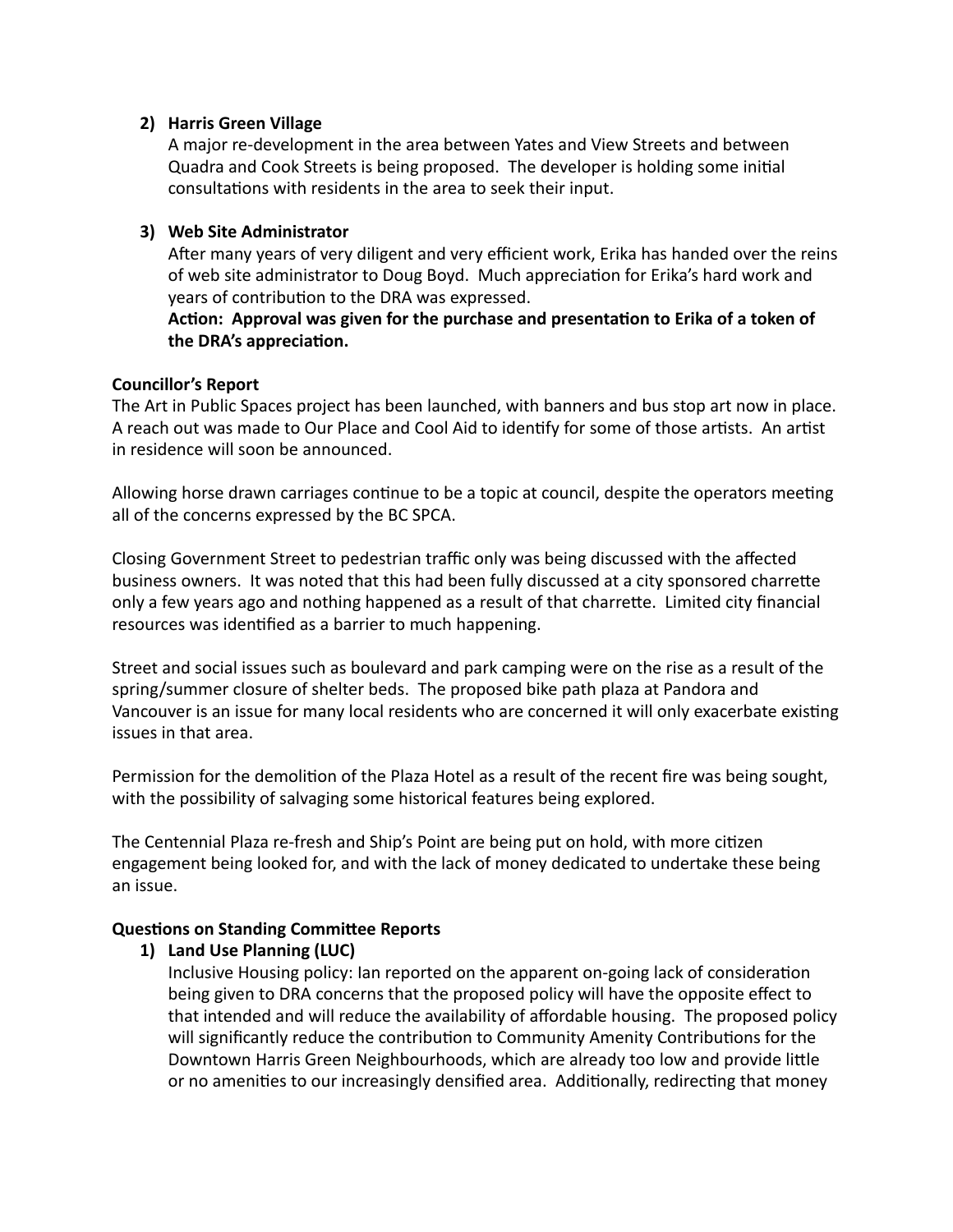to housing is not permitted under the provincial legislation, as housing is not identified as a community amenity.

# Action: The LUC should continue to make the DRA's views on this issue known to **council.**

Plaza Hotel: Ian noted that the OCP amendment to allow increased density on this site was given in exchange for preservation of heritage features which will no longer be possible. Given this, council should rescind that extra occupancy, now rather than later when the developer comes forward with a new plan without those heritage components, but based on the increased density.

Action: The LUC should send a strongly worded letter to council identifying this issue.

- **2)** Urban Livability Committee (ULC) No report
- **3)** Urban Ecology/Urban Agriculture Committee (UEC) No report

# 4) **Communications/Membership Committee (CMC)**

The question of attaching the committee reports to the minutes of Board meetings was given some preliminary discussion. Issues raised included increased transparency and enhanced communications with members, especially considering the move to a question and answer Board meeting style. Balanced against this was whether that requirement might place too heavy a burden on committee chairs and could result in less fulsome reports. Consideration of this item was tabled for a time when the full Board could discuss it.

- 5) **Community Development Committee (CDC)** No report
- **6) Governance Committee (GC)** No report

# **Ad Hoc Committee Reports**

**1) Budget Committee (CBC)** - No report

# **External Meeting Reports**

- **1) Victoria Community Association Network (VCAN)**
- **2) 900 Block Pandora GNA** -No report
- **3)** Late Night Action Committee (LNAC)
- **4) Downtown Service Providers (DSP)**

**Meeting adjourned at 7:?? p.m.** 

**Next Board meeting - July 9, 2019**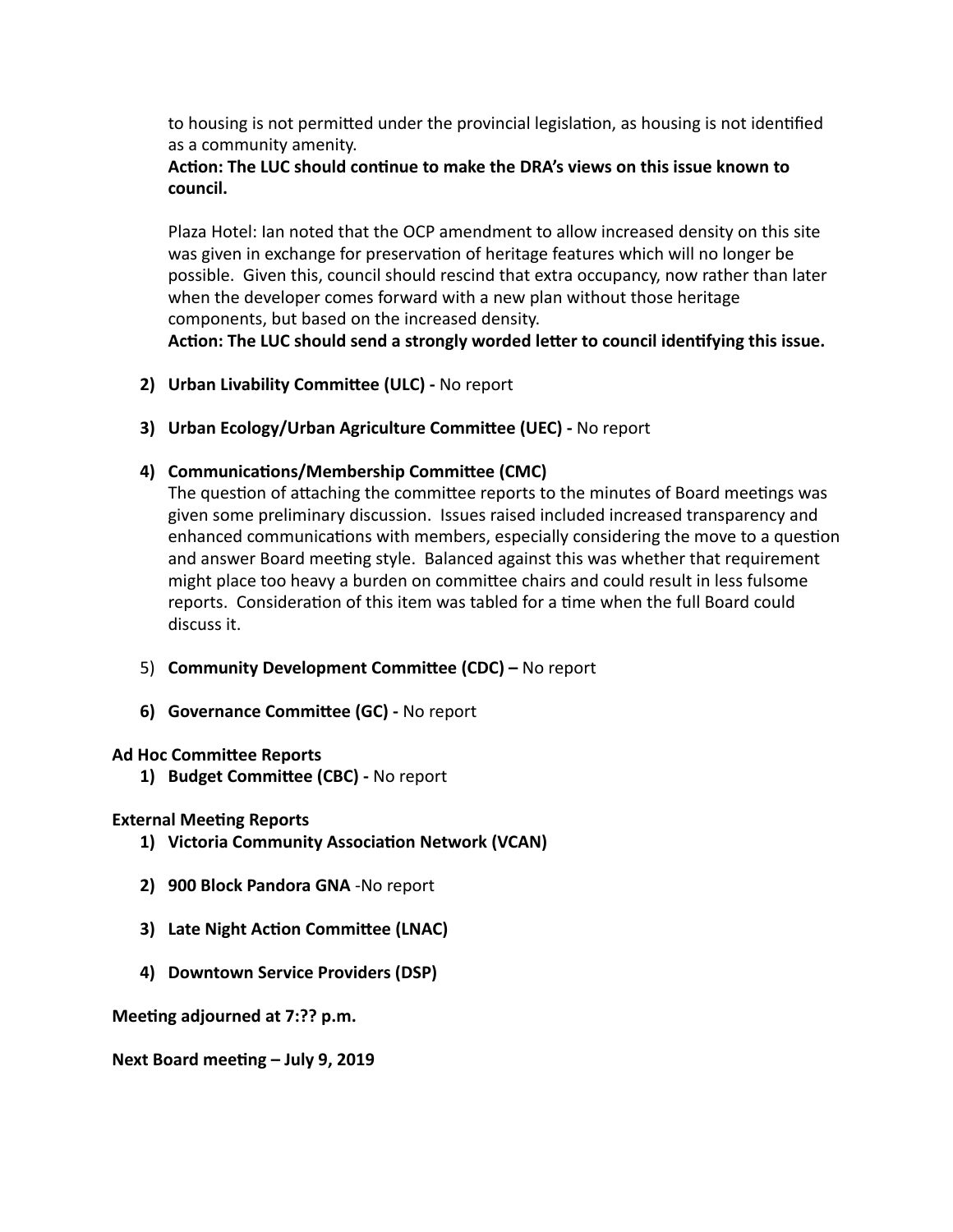

June 2019 Update **Downtown** 

# **In Your Neighbourhood**

# **Point Ellice Bridge**

The [Point Ellice Bridge](https://www.victoria.ca/EN/main/residents/road-maintenance/bridges/point-ellice-bridge.html) is now closed to vehicle traffic in the eastbound direction (towards downtown) until approximately the end of October. The closure is necessary to safely complete comprehensive upgrades to the bridge.

The \$6.1 million project includes repairs to the concrete deck, rust protection of the steel, resurfacing the bridge deck and stripping and painting the steel on the underside of the bridge. Changes will be made to traffic signal operations at the adjacent Johnson Street Bridge to help accommodate the increased traffic.

Pedestrian and wheelchair access will be maintained during the project. Eastbound cyclists must dismount and walk their bikes across with pedestrians. Full bridge closures are not planned, but may be necessary on occasion during the project.

# **Horse Carriages Downtown**

Council recently discussed a [report](https://pub-victoria.escribemeetings.com/filestream.ashx?DocumentId=37878) and resolutions presented by Councillor Isitt proposing that a schedule for phasing out horse carriages by 2023 be developed. As an alternative, investigation of opportunities for "ecarriages" was suggested.

Council decided to bring the prospective motions below back to Council for discussion after hearing from a delegation from the BCSPCA presents to Council at a future Council meeting.

The deferred motions were: that Council refers the following resolution to the next Quarterly Update, with staff providing information on the resource implications of proceeding with the action outlined

- 1. That Council amends the Strategic Plan 2019-2022 to include the new 2020 action: "Develop regulations to phase out commercial horse-drawn carriage operations on city streets by 2023, providing adequate notice to operators, employees and members of the public."
- 2. The Council encourages collaboration between industry, the City and provincial regulators to pursue innovation in electric-powered vehicles for hire, to provide ongoing and enhanced opportunities for experiential tourism, employment and economic development.
- 3. That Council refers the recommendations in the letter received by Council on May 28, 2018 and July 25, 2018, to staff to inform revisions to regulations and policies between now and 2023.

# **Bus Shelter Art**

Downtown bus shelters are showcasing new artworks by local, emerging artists in the City's Commute exhibit. The selected artists were chosen by a jury made up of persons identifying as Indigenous or multicultural. The chosen artworks were created by an artist with a disability, an artist who was recently without a home, Indigenous artists and artists of colour. The six artists include Aviv Talya Dekel, Sarah Jim, Andrea Fritz, Neil McClelland, Anup Singh and Joshua Ngenda. The artworks will change every four months and run until May 2020.

> CITY OF VICTORIA | Downtown Harris Green Neighbourhood Councillor: Charlayne Thornton Joe [cthornton-joe@victoria.ca](mailto:cthornton-joe@victoria.ca) Neighbourhood Staff Contact: Michael Hil[l mhill@victoria.ca](mailto:mhill@victoria.ca)

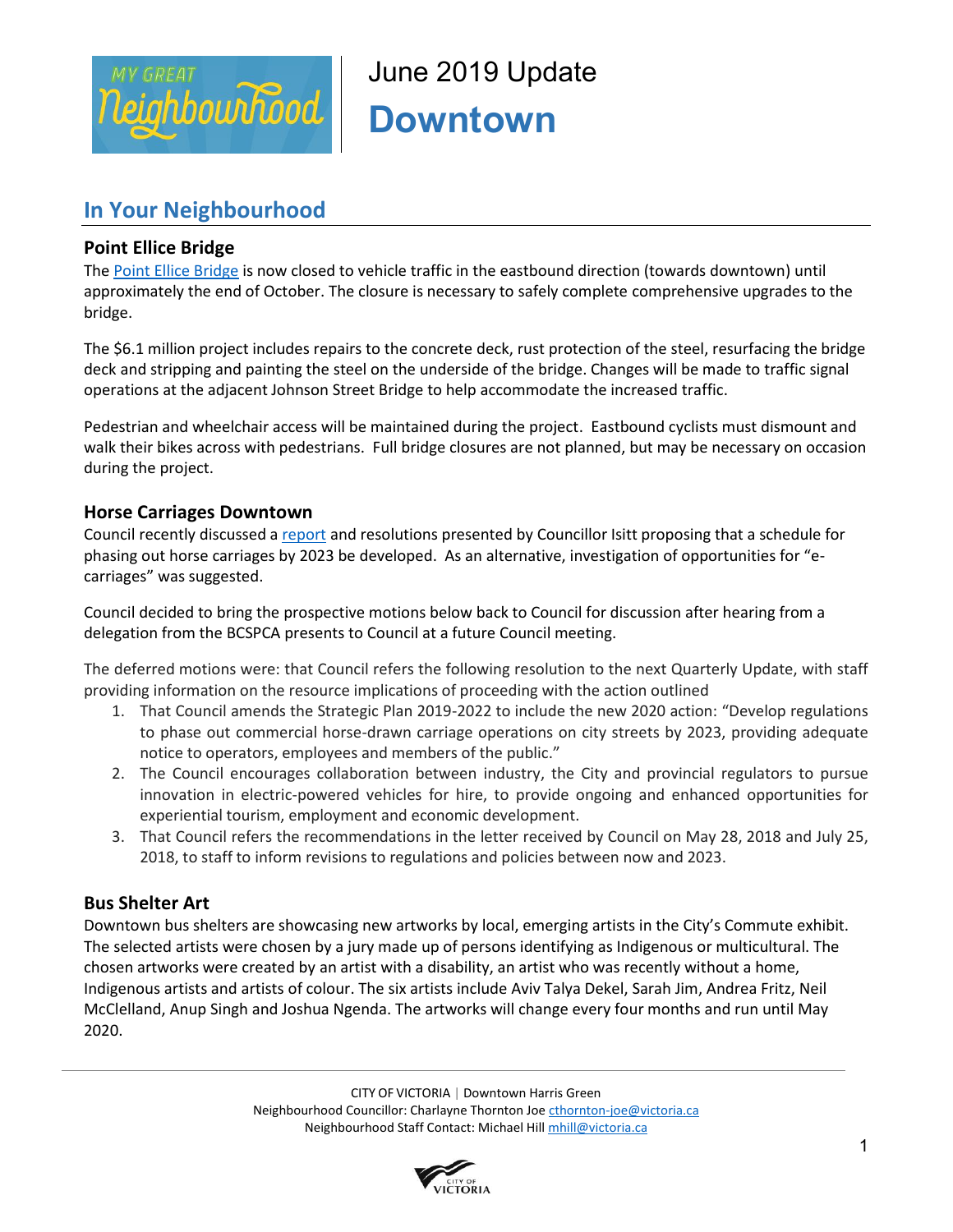

# June 2019 Update **Downtown**

# **Late Night Policy**

Work is beginning on a city alcohol policy. The City of Victoria does not currently have a consolidated liquor policy. In June 2018, the Late Night Advisory Committee recommended to Council that the development of a policy would help provide guidance for the evaluation of liquor-related decision-making (e.g. liquor licence referrals) and managing the late night economy. The work will be completed with the assistance of the [Responsible Hospitality Institute](https://can01.safelinks.protection.outlook.com/?url=https%3A%2F%2Frhiweb.org%2F&data=02%7C01%7Cmhill%40victoria.ca%7Cb990ee74af094bad417008d6e937b0d3%7Cd7098116c6e84d2a89eedb15b6c23375%7C0%7C0%7C636952822724380705&sdata=P8S64IJlB7DVAwG1SaZiVJ3IHHbXU6euEQ7TZA%2Fg7%2FE%3D&reserved=0) (RHI), world leaders in best practices for managing and developing late night economies including Edmonton where they shaped that city's successful approach to the late night management. An interim report will be complete by late summer with project completion in the fall.

# **Growing in the City**

On June 6, Council received a [progress update](https://pub-victoria.escribemeetings.com/filestream.ashx?DocumentId=39634) on Growing in the City (GITC) Programs. Since 2016, the City has increased its resources and implemented several actions to assist community-led food systems projects. These include introducing new granting streams, hiring a Food Systems Coordinator and providing in-kind support to community gardens. In consultation with community groups improvements were recommended and approved by Council. These include:

- Expanding City grant eligibility
- Piloting a City-built allotment garden
- Piloting City-sponsored distribution of gardening materials
- Investigation of the re-introduction of the "Sharing Backyards" program
- Supporting access to agricultural water rates
- Establishing food system targets and outcomes

#### **Neighbourhood Grants**

At their June 13 committee meeting, Council will consider a staf[f report](https://pub-victoria.escribemeetings.com/filestream.ashx?DocumentId=40834) recommending approval of Great Neighbourhood Grants. These included three grants in the Downtown Harris Green neighbourhood:

- Food for Thought planter boxes from the Food Eco District Restaurant Society
- Inner Harbour Storytelling from the DVBA
- Walk On Film Night from the Victoria International Film Festival Society

# **Equity and Crystal Pool**

At their June 6 committee meeting, Council received a presentation from the North Park Neighbourhood regarding the application of equity and affordability analyses in consideration of a future Crystal Pool Facility. Councillors sponsoring the presentation stated at a previous meeting that Strategic Plan objectives support this direction and proposed measures to instill an equity and affordability lens into broader City decision-making. Council deferred a full discussion on their thoughts on the presentation to their [June 13 meeting.](https://pub-victoria.escribemeetings.com/filestream.ashx?DocumentId=40845)

# **Inclusionary Housing Policy**

At their June 13 committee meeting, Council will consider a staff report recommending adoption of the Inclusionary Housing Policy and a request for Council determination of:

> CITY OF VICTORIA | Downtown Harris Green Neighbourhood Councillor: Charlayne Thornton Joe [cthornton-joe@victoria.ca](mailto:cthornton-joe@victoria.ca) Neighbourhood Staff Contact: Michael Hil[l mhill@victoria.ca](mailto:mhill@victoria.ca)